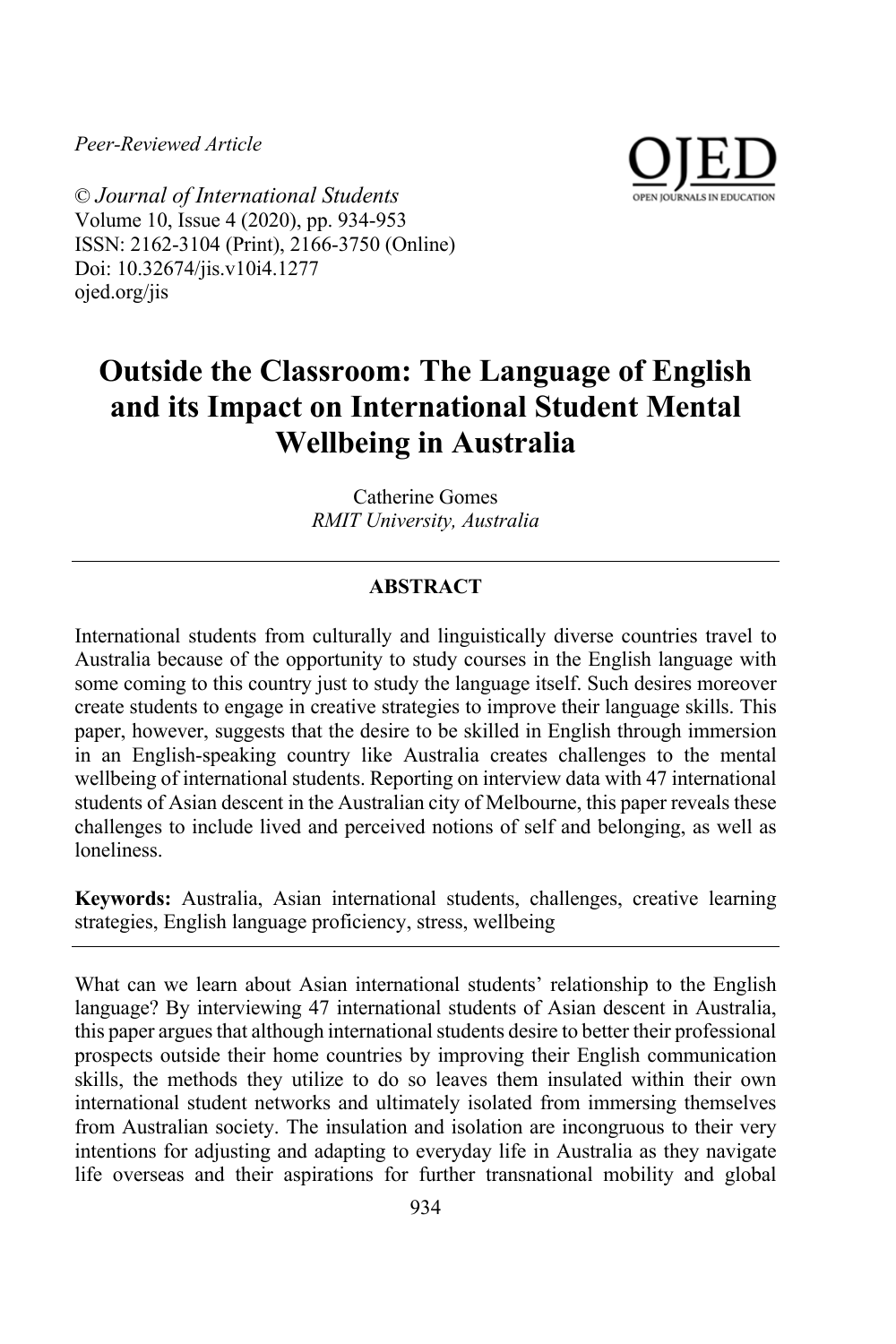citizenship. English-language learning, in other words, inadvertently creates unique yet worrying challenges to international student mental wellbeing outside the classroom – an issue which the literature on international student language learning in Australia does not cover in-depth. As transient migrants, international students are visitors in countries where they are often young people who are new to social and academic environments foreign to what they are used to while at the same time being away from their own support systems (Forbes-Mewett, 2019). The findings are relevant for our understanding of how international students from culturally and linguistically diverse backgrounds (CALD) meet the challenges of English language learning outside the classroom and how the perceived lack of English language proficiency leads to real concerns of individual wellbeing. The findings are also significant for continued understanding of the experiences of international students as transient migrant subjects in the overlapping migration-mobility-international education studies space.

International students in Australia see English as a significant skill to possess for two reasons. The first reason is that they consider English a passport for greater professional and education mobility, not only in Australia but also elsewhere. In other words, possessing good English-language skills is a necessary social and professional lubricant (Mitchell, Tracy-Ventura & McManus, 2017) for long-term residency in Australia as well as for working and living in the cosmopolitan capitals of the Englishspeaking world (Gomes, 2015). In addition, international students consider themselves 'global citizens' because they are mobile actors who venture beyond their countries of birth for education (Bourn, 2009). The second and more pressing reason international students see English skill acquisition as important is that they see this language as a way of adjusting and adapting to life in Australia (Gomes, 2017; Benson Chappell & Yates, 2018). A good command of the English language not only helps with study but also with their negotiation of everyday life in a country that is culturally and linguistically different from what they are used to  $-$  yet keen to gain footholds on (Briguglio & Smith, 2012). Hence international students in Australia become heavily invested in bettering their English-language skills. Besides attending formal classes to improve their English speaking and writing abilities to fulfill their transnationally mobile aspirations, international students partake in immersion tactics such as viewing English-language media productions (e.g., Hollywood films and television programs) which they can easily access online and talking to their friends in English (Gomes, 2017).

The literature on English-language learning, especially in Australia, indicates two issues: (a) the desire international students have to be proficient in the Englishlanguage and (b)the classroom difficulties international students encounter when they are enrolled in and actively partake in English-language learning (Carey & Robertson, 2015). This paper, however, takes another different direction by pointing to the challenges associated with language learning *outside* the classroom. Here, reasons such as perceived racism from domestic students, the ease of identifying with other international students, and the almost exclusivity of international student friendship networks dominating international students' lived experience indicate issues hampering students' sense of belonging in Australia. This lack of sense of belonging can sometimes have more detrimental effects on the social and mental wellbeing of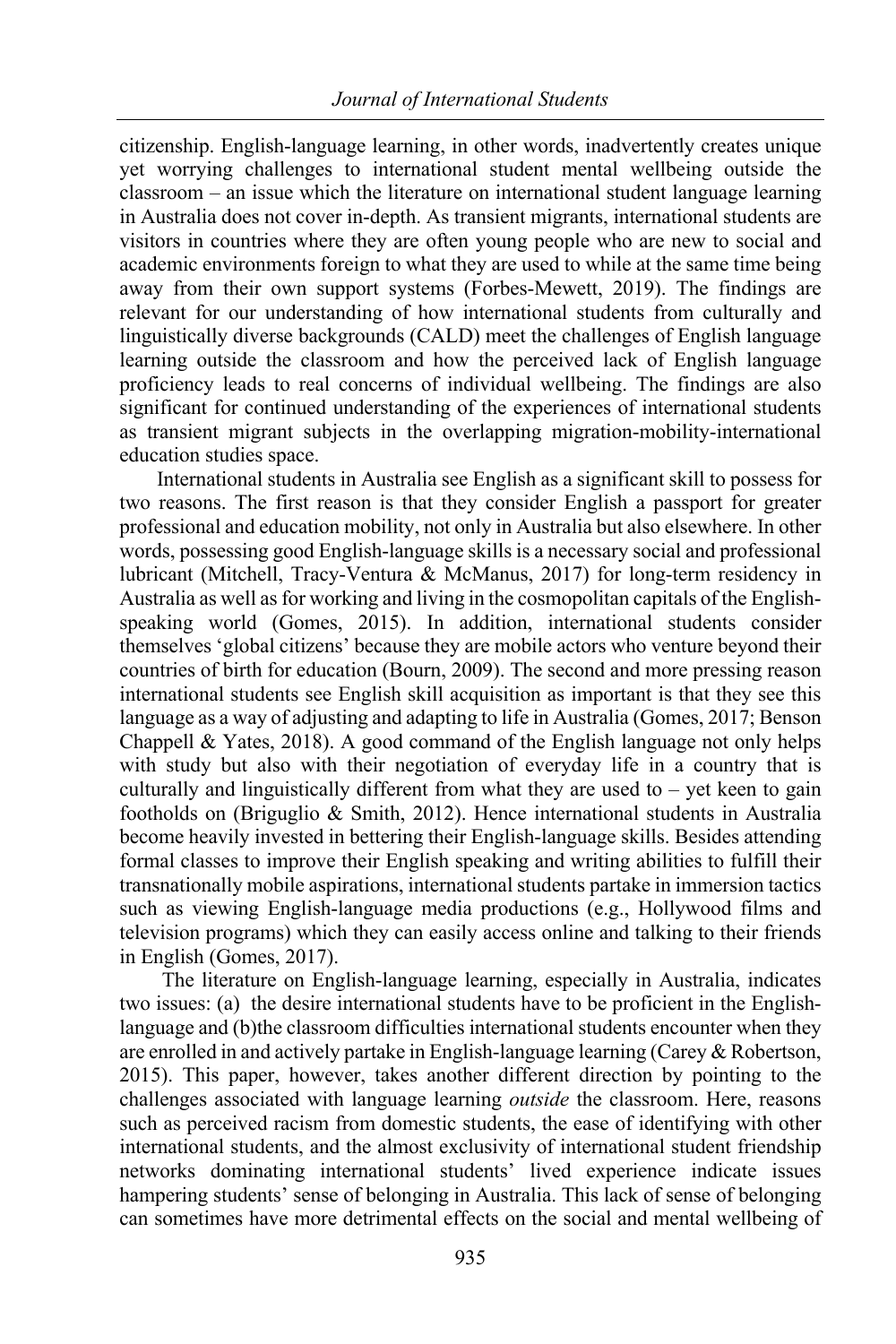international students where students not only cut themselves off from local Australian communities but also from other international students resulting in loneliness and isolation precisely because they are transient transnationals (Sawir et al., 2008; Hendrickson, Rosen & Aune 2011; Gomes, 2015; Gomes et al., 2015).

#### **LITERATURE REVIEW**

In her work on the mental health of international students in Australia, Helen Forbes-Mewett (2019) clarifies that an "[u]nfamiliar academic environment, English language challenges, modes of teacher/student interaction' contributes and compounds international student mental wellbeing" (p. 3). This is especially worrying since international students are at an age when mental health issues might arise. Forbes-Mewett also adds that "[a] reluctance to seek help due to cultural perceptions, help-seeking delays associated with stigma, fear of 'losing face' or reputation, or disclosing personal information were reasons given why international students avoid the use of counselling services" (p. 3). Hence students who are secluded with other international students or, worse still, isolated may not be getting the help they need (Forbes-Mewett, 2019). Hence, what is largely missing from the literature on international student English-language learning in Australia is the impact caused by variables such as cultural, societal, and linguistic differences international students face in destination countries on language learning.

# **Insulated and Isolated: International Students as Transient Migrants**

While migrants of any kind – settlers and non-settlers – face similar challenges such as adapting to the culture/s of the receiver nation and sometimes more sinister issues such as racism, both these broad groups of migrants though defined by their temporal status, are inherently different. Moreover, there is evidence that international students become insulated and isolated in Australian society, thus affecting their mental wellbeing.

#### *Insulated: International Students Living in a Parallel Society*

In previous writing, I (2015; 2017; 2018) argue that international students form a parallel society in Australia. By parallel society, she explains that while they may live in Australia and among Australians, they set themselves apart by creating groups and communities made up of other international students, whether co-nationals from the same region or elsewhere, for precisely reasons that are strongly associated with their status and experience as international students (Gomes, 2015, 2017, 2018). Hence while they may do similar activities as Australians, particularly their domestic student peers (e.g., having coffee in cafes), they do so with each other and not with other students, even course mates who they see in classes, tutorials, or lectures. Moreover, the international students she reports on see 'Australian' as 'white.' By 'white', they also include anyone who is not broadly of Asian and African appearances. So often, Australians of Middle Eastern and Mediterranean heritage would be considered 'white.' She also notes that international students interviewed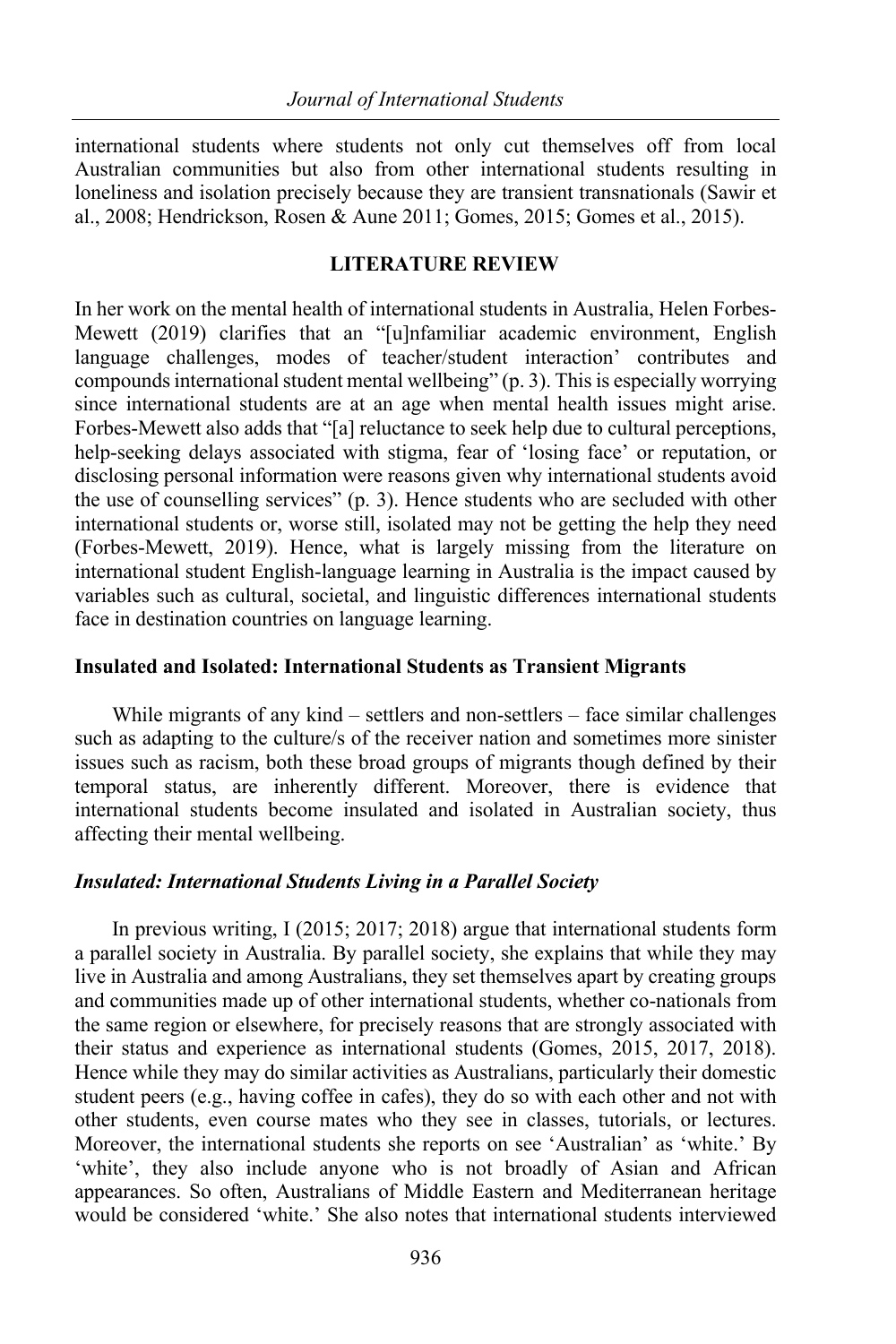while acknowledging that there are Australians who are Asian-born or who grew up in Australia with some ethnic Chinese and Mainland Chinese international students referring to them as ABCs (Australian-born Chinese), admitted that they had next to no friends in this group despite them being good English- speakers. In a separate study of 6,699 international students in Australia, with 67 percent identifying themselves as from Asia, international students were asked whether they had friends who were Australian but who were of the same ethnicity as them. Less than 1 percent reported having friends in their social groups who were of the same ethnic group (Gomes et al., 2015). The assumption here is that Asian international students do not see Asian-Australians – those born and those who grew up in Australia - as friends. International students form strong bonds with other international students, often conationals but increasingly with international students from other countries, particularly from their own region (e.g., Asian international students with other international students from the region) and elsewhere. These bonds are formed based on a common identity as an international student where similar experiences as 'foreign' students. However, because international students are only maintaining friendship groups with other international students, they insulate themselves away from domestic students and the Australian on the whole (Gomes, 2018). While international students acculturate into Australian culture where they take on certain aspects of Australian culture (of university students) as part of their everyday lifestyle which are attractive to them (e.g., having coffee in cafes), they do so in parallel to Australian society since they only do this with fellow international students. In other words, international students become insulated within their own international student networks.

If international students choose to stay longer after graduation as skilled workers, permanent residents, or citizens, being excluded from Australian society has longerterm effects on social cohesion in Australia. Those international students I (Gomes, 2017) spoke to who expressed a desire for permanent residence after they finished their studies, explained that their reason for wanting permanent residence is that they felt that the pace of life in Australia was more to their liking. To them, this work-life balance was the primary aspect of Australian culture they were attracted to, with no international student mentioning Australian society as a driver for staying after graduation. And not because of Australian society. If international students are already living in a parallel society as international students, would they continue doing so with other international students-turned-permanent migrants? A more troubling issue which international students face is isolation.

#### *Isolation*

Research on international student wellbeing in Australia (Sawir et al., 2008) and elsewhere (Hendrickson et al., 2011) often express concern at the mental state of international students, pointing out that being in a foreign country while separated from family and friends have led to emotional and social dissonance such as loneliness and homesickness. While research has shown that over time in the country of study, international students learn to cope with living away from home and loved ones. However, for some international students, certain conditions affecting social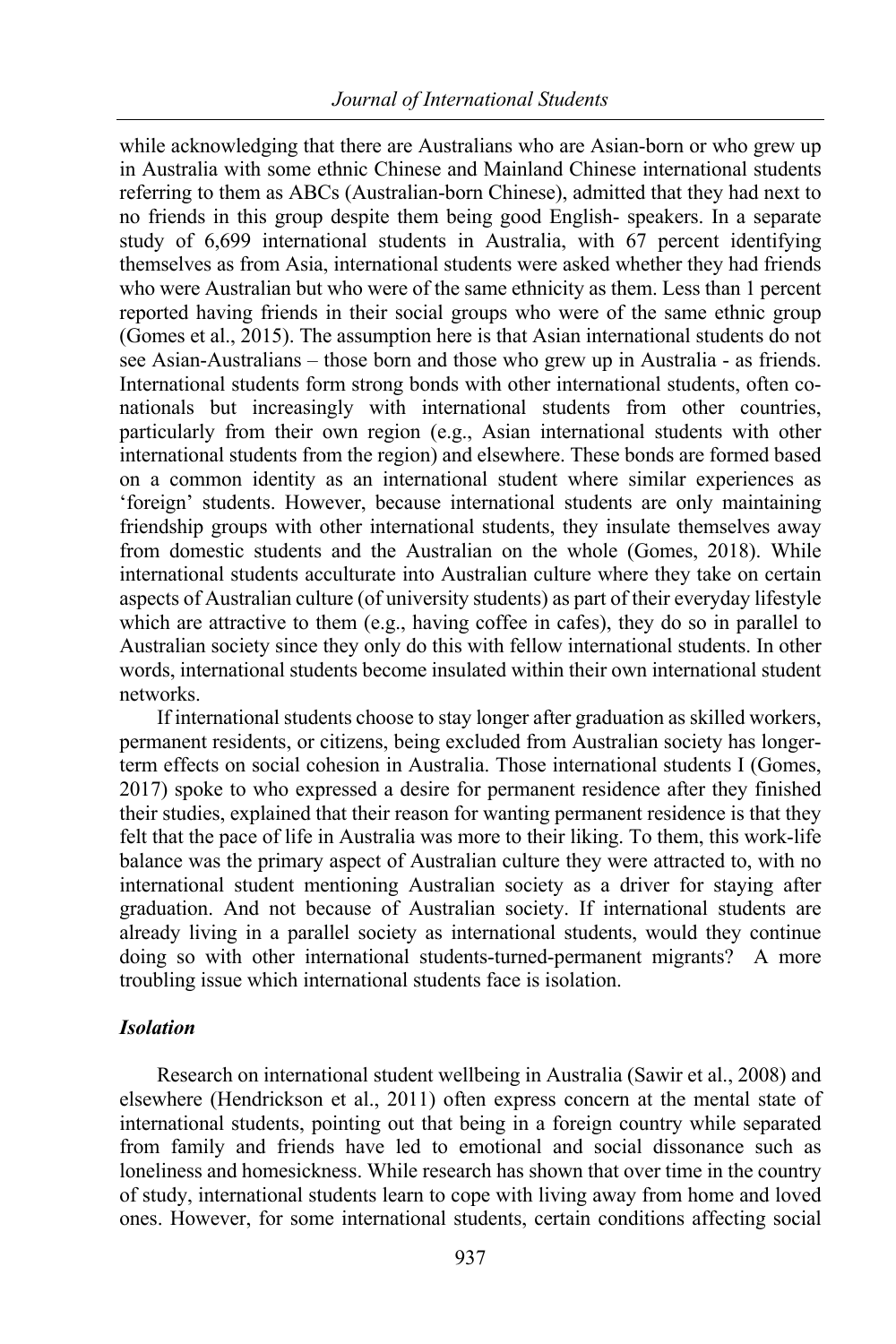and emotional health, and therefore, mental wellbeing need to be addressed. Isolation particularly is an issue of concern which international education stakeholders must address. Again, in the previously mentioned study of 6,699 international students, 4 percentof respondents noted that they did not have any friends in Australia (Gomes et al., 2015). While the percentage may seem small, this group is still a matter of concern since they do not have support networks during their sojourn. Loneliness is a common wellbeing issue international students face because they do not feel included in their academic environment (Will, 2016). However, loneliness is not only prevalent in face-to-face interactions but also in the online environment. In their study of international graduate students' perception of academic and social isolation, Erichsen and Bolliger (2010) found that students felt isolated when enrolled in both face-to-face and online courses. The researchers further found that students who were enrolled in online courses felt even more academically and socially isolated than their counterparts enrolled in face-to-face courses. Various studies in the past decade have increasingly shown that international students suffer from mental and emotional issues precisely because they are living away from family and home-grown friends in a foreign country without cultural, language, and/or societal familiarity (Sawir et al., 2008; Hendrickson et al., 2011). Moreover, some may face direct, indirect, or perceived forms of racism, encouraging them to withdraw into their own worlds even more (Brown & Jones, 2013; Lee, Jon & Byun 2017; Gomes, 2017).

# *International Students are Transient Migrants: A Mobility Studies Lens*

Traditional migration theoretical and analytical frameworks that almost wholeheartedly examine permanent migrant(ions) specifically in the areas of economics, race and ethnicity, social structure, and political/public policy should not be used to interpret and understand the agendas and aspirations of international students. This is because international students are transient migrants, and hence, have different agendas and aspirations to permanent settlers (new citizens and permanent residents) (Gomes, 2019). Their agendas and aspirations are different from migrants who want to make Australia a permanent home for themselves, their children, and sometimes wider family (e.g., parents). While permanent settlers may be concerned about issues of citizenship such as a sense of belonging in the adopted nation and societal acceptance by the citizenry (e.g., Wise, 2014; Fozdar, 2012; Hebbani, Colic-Peisker & Mackinnon, 2017), international students are not bound by such anchoring. Instead, as transient migrants, international students' residency status is determined by the temporary (student) visa. However, as I point out previously when understanding transient migrants as constantly mobile subjects, transient migrants, such as international students are open to their own (im)mobilities and residencies:

> Some transnational transient migrants may not, for instance, want to prolong their overseas experience in the receiver country, while others may want to settle more long-term as permanent residents or even as citizens. The term transient migration thus allows for a manoeuvring of visa and residency statuses within these two categories, for example, individuals on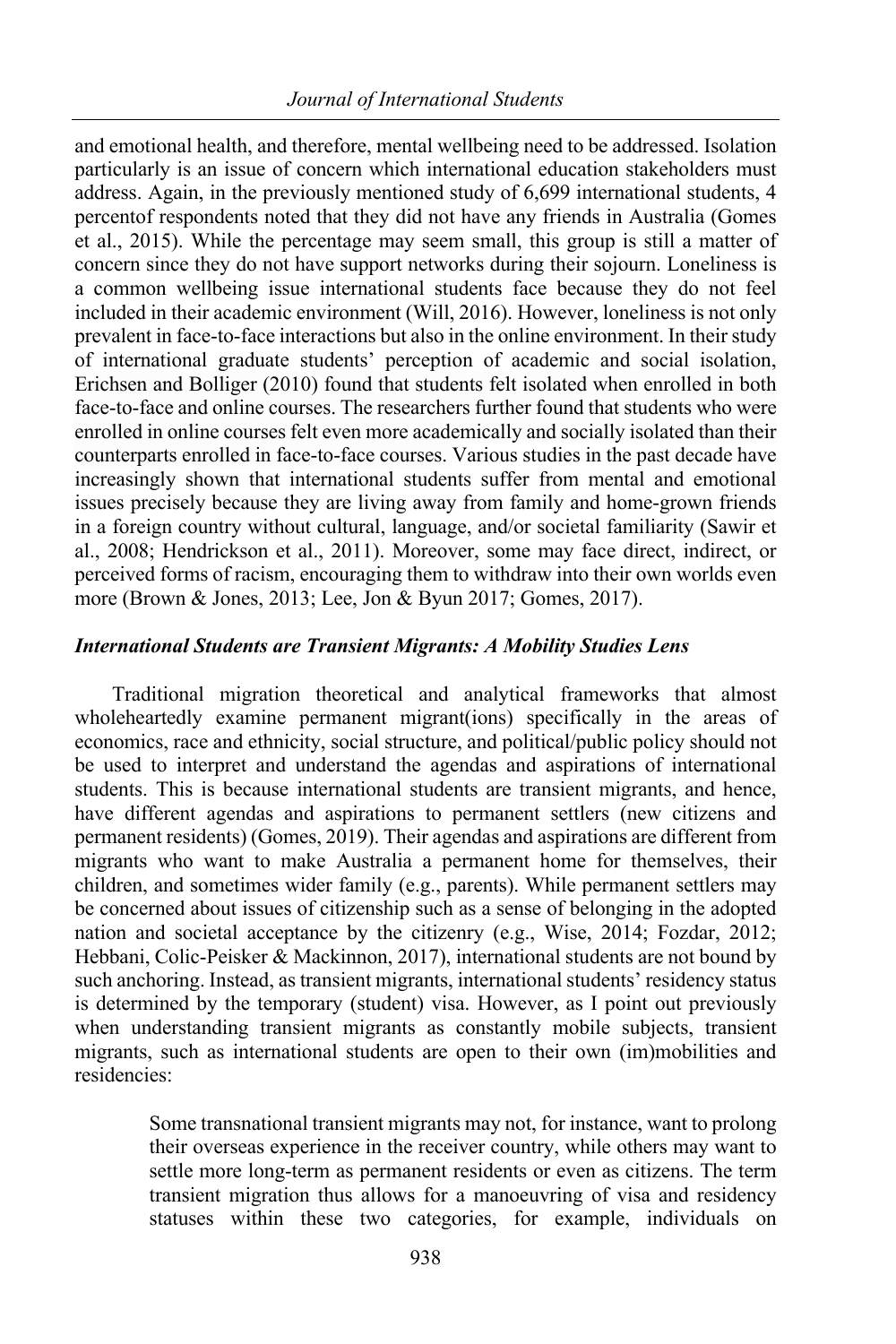international student visas may shift to working professional visas. Transient migrants thus are transient within the temporary migrant space as they move and upgrade their visa statuses and conditions. In other words, while "temporary" implies a direct and opposing situation to permanence, "transient" is not so limited and instead allows for mobility within the term itself. (Gomes, 2018: 3-4)

International students' agendas thus are fuelled by their aspirations of (im)mobility. In other words, international students may want to be immobile by staying in the receiver country whether in the short term or for longer periods of time; be mobile then immobile by returning to the sender country and possibly being mobile again; or continue their mobilities by going elsewhere with the prospect of anchoring outside the sender nation and the current country they are transient in. Because international students and permanent settlers have different agendas and aspirations, approaches to language should not be framed from a non-settler/citizenship structure. Most academic writing in Australia concerning language, particularly English as a language of communication for non-native speakers within the multiculturalism and diversity framework (e.g., Matthews, 2008) argues that the Australian cosmopolitan society needs to accept that different migrant communal societies speak languages other than English, sometimes almost exclusively. This paper thus points out that the English language provides a pivot in the way in which we understand the agendas and aspirations of international students, and thus adding another level of understanding of the different experiences and hues of transnational migration and mobility. Additionally, this paper starts to plug a gap in the literature on Englishlanguage learning in Australia by highlighting the challenges international students face outside the language classroom in terms of their sense of belonging in Australia and, inadvertently, their mental wellbeing. Before diving into discussions of the significance of the English-language in Australia, let me first briefly introduce Australian international education, a sector which has not only led to significant numbers of foreign students entering into the country, but also contributes billions into the economy through study (e.g., full fees) and non-study (e.g., rental accommodation) related expenses.

# **The International Education Sector in Australia**

International education in Australia had its humble beginnings in the 1950s with small scale friendship programs. For instance, from 1951 and right through the next three decades, Australia became a destination country under the Colombo Plan program, where sponsored students from soon to be decolonized nations and former colonies in the British Commonwealth entered the country to be trained in skills that would assist in the economic, infrastructural and social development of their sender nations. By the 1980s, however, Australia saw that international education was becoming an economic export boom as the country started to cater to the rising middle class from the Asian region who were hungry, particularly for tertiary education. Today, Australia has become a global player in the export of education in the region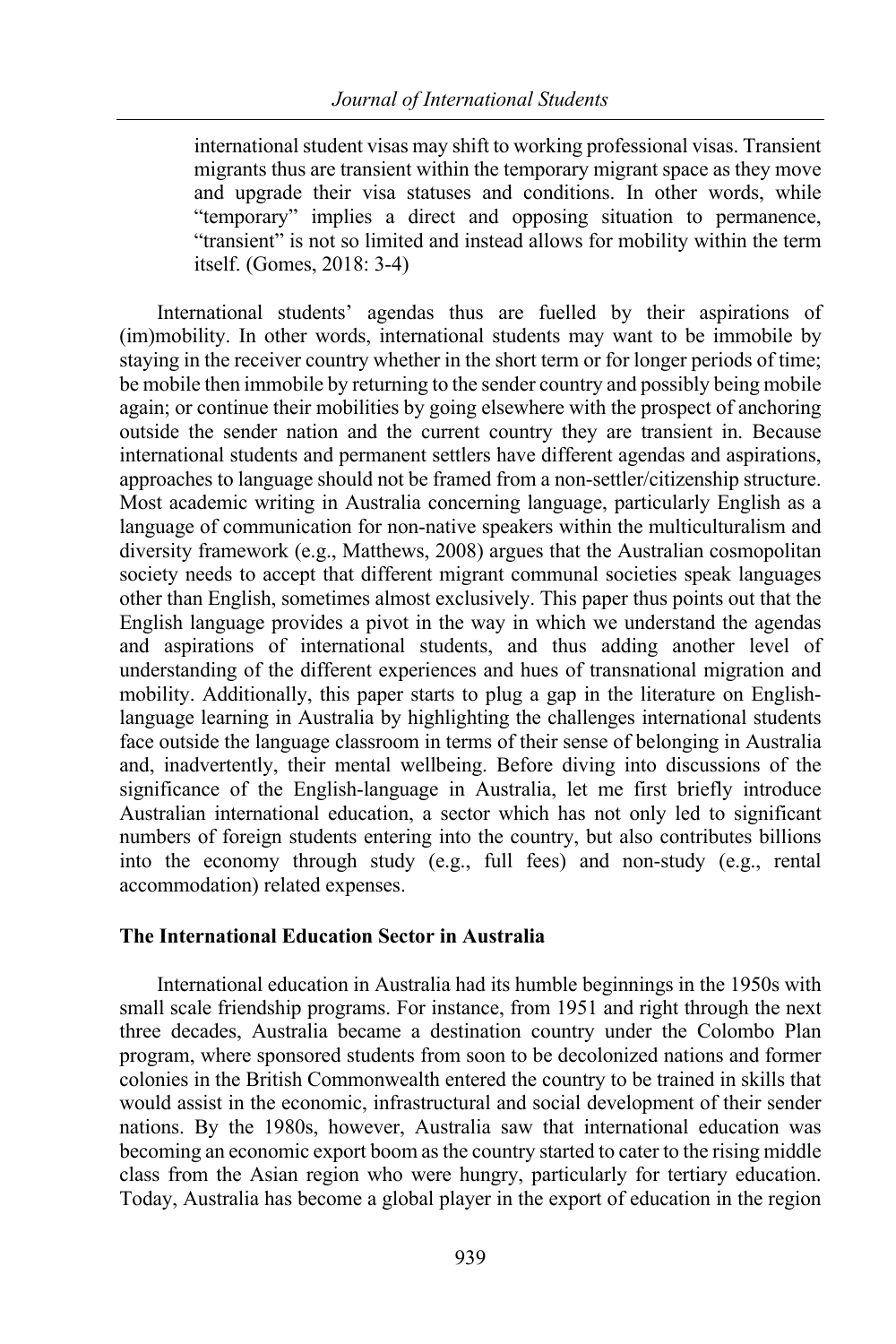by offering courses and qualifications which attract students from Southeast Asia and, increasingly, from Northeast and South Asia with plans to increase numbers from the Middle East and Latin American by 2025 (Australian Government, 2016). By the end of 2017, education services brought in upwards of AUD\$30.9 billion through full feepaying international students, the majority of whom are enrolled in the higher education sector. International students who number approximately 624,000 during this period come from 194 different countries, with China and India contributing the largest numbers (Australian Government, 2018). By 2025, Austrade, which is the Australian Trade and Investment Commission, predicts the following for its international education sector:

- Australia's onshore international education sector is forecast to grow from 650,000 enrollments today to 940,000 by 2025 (which equates to a compounding annual growth rate of 3.8 percent).
- The international education sector's contribution to export earnings is expected to almost double to in excess of \$33 billion by 2025.
- The top eight source markets for onshore international learner enrollments across all sectors in 2025 are expected to be China, India, Vietnam, Thailand, Nepal, Malaysia, Brazil, and South Korea. Much of the growth in onshore learner enrollments will be driven by Asia – in particular China, India, Nepal, Vietnam, and Thailand.
- Over the period to 2025, the fastest growing sectors in onshore international education are expected to be higher education and VET (in percentage terms). By 2025, these two sectors are expected to account for 72 percentof all onshore international learner enrollments.
- China is set to remain Australia's largest source market for onshore enrollments in 2025 and is expected to occupy the largest number of higher education, schooling, and ELICOS<sup>1</sup> enrollments. The largest number of VET onshore enrollments in 2025 are forecast to come from India (16 percent), Thailand (eight percent) and South Korea (seven percent).

From Austrade (2018).

While there are high school-going international students in Australia, their numbers are not comparable to those who are undertaking post-secondary study in universities, vocational education and training (VET) institutes and English Language Intensive Courses for Overseas Students (ELICOS) colleges<sup>2</sup>.

<sup>&</sup>lt;sup>1</sup> ELICOS is also currently known as English Australia.

 $2$  The term 'overseas student' was used more frequently in the 1980s and 1990s before the current term 'international student.'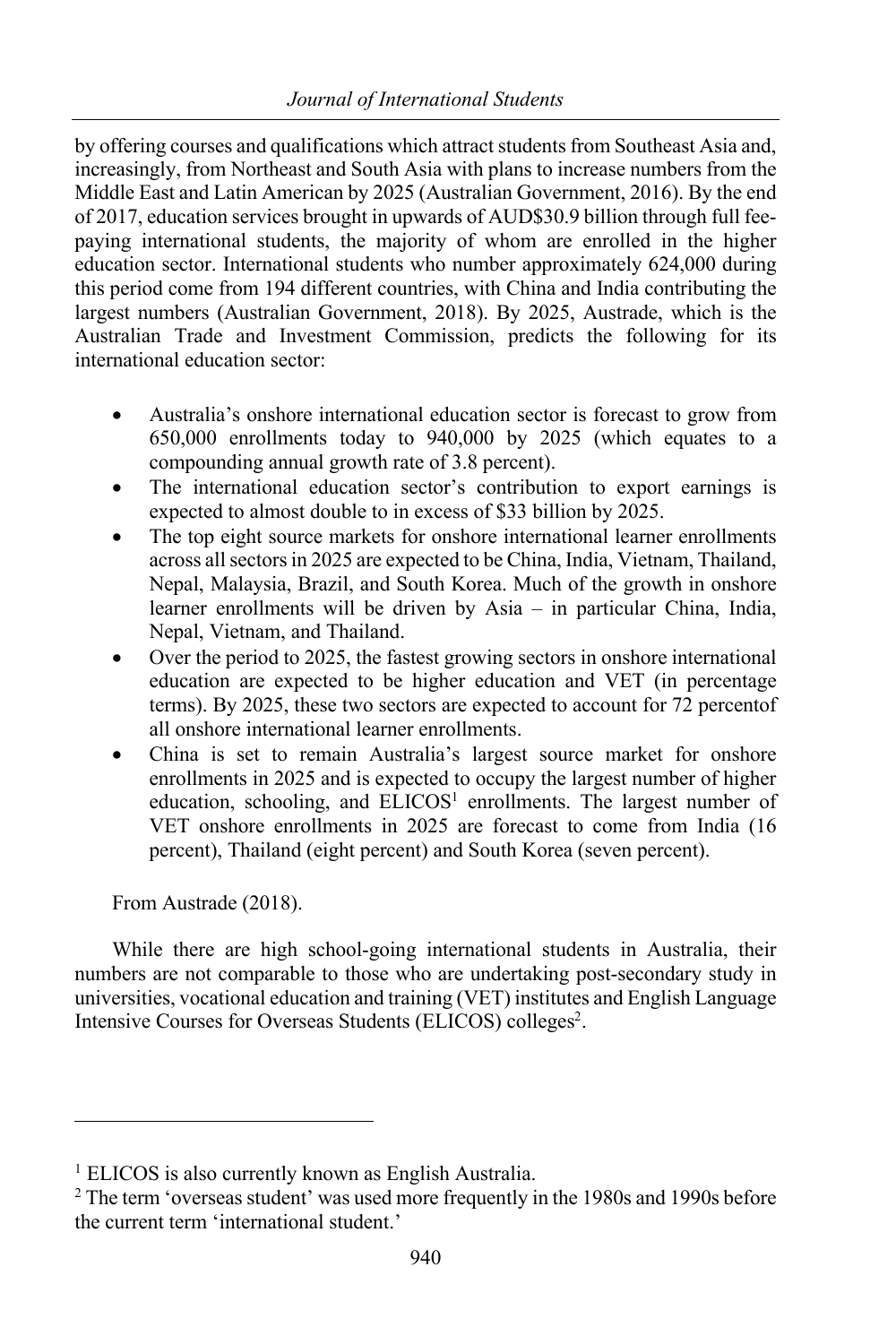# **English Language Learning in Australia**

Proficiency in the English language is considered by non-English speakers as an incredibly important skill to possess. This is because English is deemed to be the currently accepted language for communication and professional and business mobility (Mitchell, Tracy-Ventura, & McManus, 2017). Moreover, English language proficiency is thought to be social currency in some cultures. In Japan, for instance, knowing English is looked upon in a positive light even though it is not a language that might be used as a language of communication in Japan (Tsuboya-Newell, 2017). In Asia, Latin America, Africa, and Europe, there are growing numbers of both foreign and locally owned private and public (government-funded) service providers specializing in teaching English. The British Council, for example, is perhaps the most respected English language teaching organization with over a hundred centers around the world. The British Council - 'the United Kingdom's international organization for cultural relations and educational opportunities' (The British Council, 2018) – not only teaches English but also administers the International English Language Testing System (IELTS), which is a well-regarded and universally recognized English language test for non-native speakers for the purpose of further education in English and international mobility in English-speaking countries such as Australia. Often English teachers in the British Council and other language learning service providers employ native speakers from the United Kingdom and Australia.

International students from culturally and linguistically diverse countries across all education sectors (e.g., higher education, vocational and technical training, and schools) are arguably attracted to Australia as a place to study because English is not only the medium of instruction but the national language<sup>3</sup>. Learning and improving language skills through non-language specific courses is not a new phenomenon with international students traveling to places where they would like to improve their spoken and written abilities with countries where English is a native language being the most popular destination for such purposes $4$ .

<sup>&</sup>lt;sup>3</sup> While there is literature on permanent residents and international students in Australia pointing to education as a pathway for residency (e.g., Baas, 2010 and Soong, 2015), a recently released report by the Australian Government (2018) on migration trends tells another story. Here the report noted that in the period 2000 to 2014, only 16 percent of international students converted their status to permanent resident. Previous studies made links between international education and permanent residence primarily because ethnographic work was confined to former international students who were already permanent residents (Soong, 2015) and the focus on specifically students who expressed aspirations for permanent residency (Baas, 2010).<br><sup>4</sup> While non-English speaking countries such as France and China attract international

students who study non-language related courses in these places as part of their own desires and aspirations for language learning – in this case, French and Mandarin – countries where English is not the native or national language also offer English-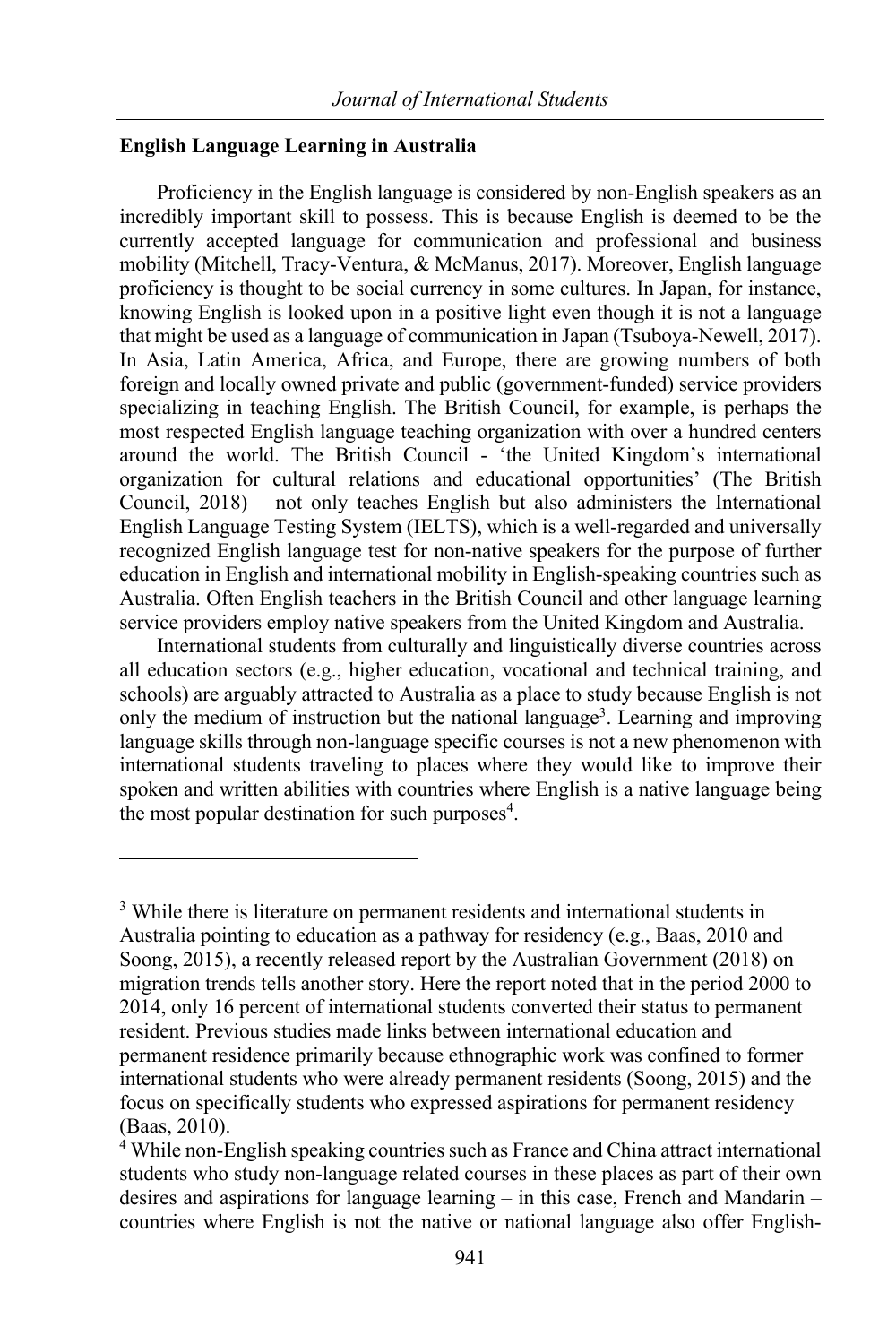Likewise, in her work on English-language skills transnational education, Phan Le-Ha (2017) notes that even students who enroll in Western 'English' institutions in their home countries do so because both parents and students feel that they will be getting an 'English' degree and that they will be improving their language skills since courses are taught in English and an expectation that enrolled students will also be conversing in English. Hence, Western institutions from English-speaking Australia and the United Kingdom, which have opened campuses in non-Western countries (Dubai, Vietnam, and Singapore) are attractive to local (international) students. Students, in other words, enroll not for the courses but to improve their Englishlanguage skills since English is viewed as a language of social-economic mobility. Clearly, English language skills are significant not only for the present but for the professional futures of international students.

However, international students who are not very well versed in the language also struggle in their courses – particularly at university - with their spoken and written English (Arkoudis and Doughney, 2014). This has resulted in unfortunate grievances by both teaching staff and domestic student peers who find this lack of English language proficiency difficult for teaching and learning with calls for language proficiency courses to be incorporated into university courses for international students (Arkoudis, Baik, Bexley and Doughney, 2014). The negativity surrounding international students and their English language skills, as mentioned in the introduction, is not limited to the education space but a widely held view by the Australian general public.

To improve their English language skills, international students enroll specifically in English language courses in Australia. Twenty percent of Australia's 792,422 enrolled international students<sup>5</sup> (Australian Government, 2017) – some of whom are enrolled in 2 or more courses - are in institutions offering ELICOS (*English Language Intensive Courses for Overseas Students*) courses in order to improve their language skills. ELICOS courses prepare and test students on a number of popular English language tests which include IELTS, TOEFL IBT (Test of English as a Foreign Language internet-Based test), PTE (Pearson Test of English), CAE (Academic Cambridge English: Advanced test (also known as Certificate in Advanced English), OET (Occupational English Test), and TOEFL PBT (TOEFL Paper-Based Test is accepted in a number of countries where IELTS is not available) (ELICOS, 2018). Most students enroll in ELICOS courses before embarking on the next stage of their education journey, often in higher education institutions in Australia, while others just want to improve their language skills as they see Australia as the best place to do so.

language courses in order to attract international students. China increasingly offers English language courses despite Mandarin being its national language.

 $5$  This number is inflated because while there were over 624,000 international students in Australia in 2017, some of these students were also enrolled in other courses; thus, they were 'enrolled international students.'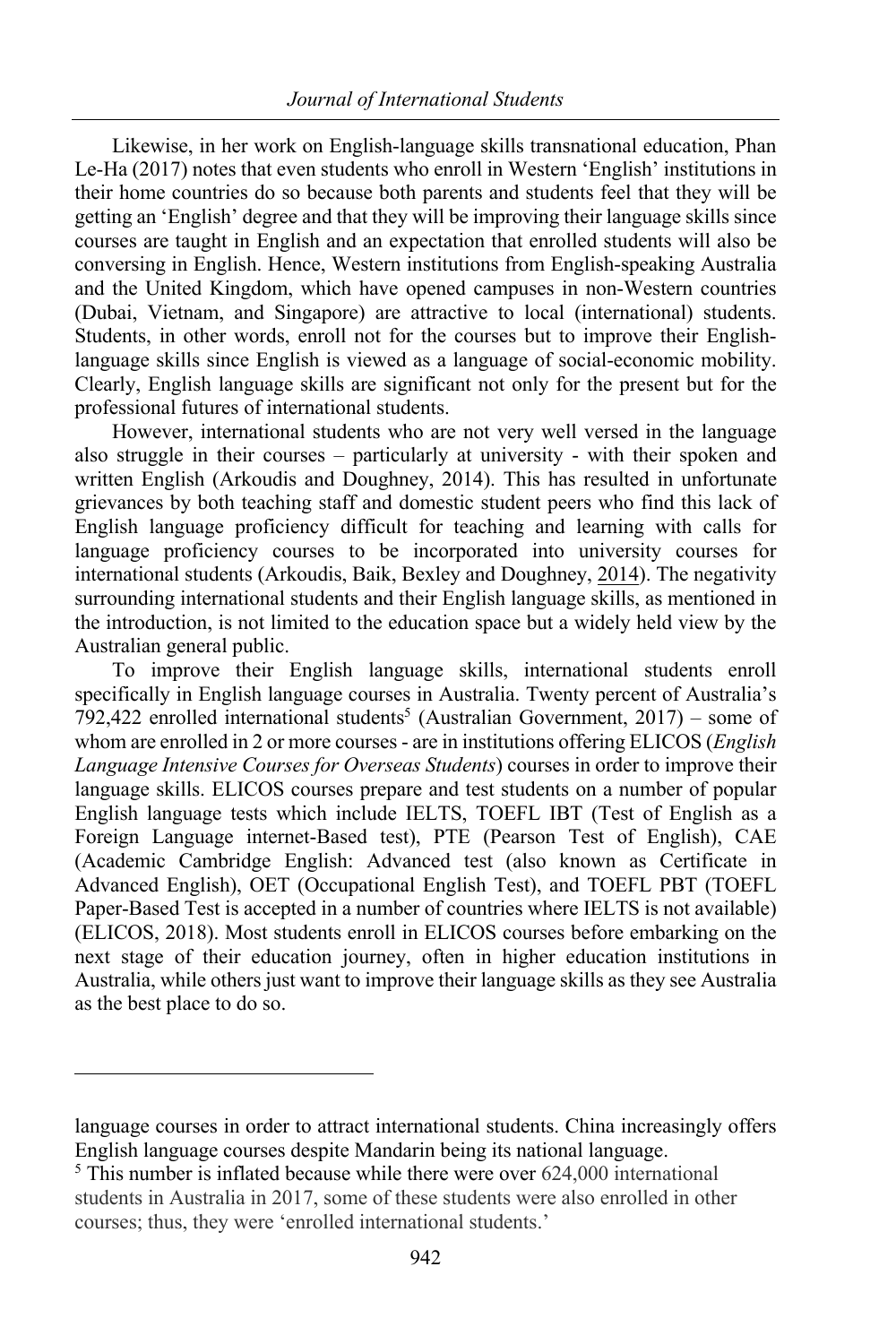Going overseas to an English-speaking country to study English presents challenges to the transient international student. The literature on English-as-asecond-language learning in the home country often tells us that students encounter a range of challenges such as lack of language immersion, quality of teachers, pedagogy, and so on (e.g., Phan, 2018). Likewise, the literature on international students and their English-language learning (in Australia and elsewhere) reveal similar classroom and pedagogical issues (e.g., Arkoudis, Baik, Bexley, & Doughney, 2014; Arkoudis & Doughney, 2014). This paper, however, highlights the troubling wellbeing issues confronting international students in their quest to better their English-language skills in order to realize their aspirations and ambitions.

In this paper, I look at the significance of English language proficiency among a group of international students living in Melbourne in the state of Victoria; and the strategies they take to improve this proficiency and the issues around belonging and mental welfare and wellbeing associated with their quest. In the state of Victoria, international education is the biggest export earner, and in 2017, it was worth \$9.1 billion to the state economy while supporting 58,000 jobs (State Government of Victoria, 2018). International education has also changed the ethnographic and urban landscapes of Melbourne city and the surrounding suburbs, which support universities and private colleges – both of which have ELICOS courses. In 2016 there were 200,000 international students studying in the state, with a quarter of the students living in the Melbourne Central Business District while a third living in neighboring Carlton (Australian Bureau of Statistics, 2014). These areas in Melbourne are host to building developments and businesses catering to the growing numbers of international students, such as accommodation and retail.

#### **METHOD**

This paper is part of a larger project study looking at the everyday lives of transient migrants (international students, exchange students, working holiday visa holders, 457 visa holders, and bridging visa holders) in Australia and Singapore. This 3 phased project involved collecting data from 201 interviews, 40 journal entries, and 385 responses to a survey of transient migrants across both countries between 2013 to 2014. Participants were asked a series of questions about their self-perceived identities (i.e., who they think they are), their social networks (i.e., friendship groups), media consumption (e.g., what they watched for entertainment and news online), communication use (e.g., what social media platforms they use) and aspirations for the future (e.g., where they saw themselves living and working after graduation).

This paper, however, specifically looks at interview data (Phase 1) gleaned from forty-seven Asian international students studying at Melbourne higher education institutions: universities and colleges. While this project never sought to understand English proficiency among international students, nor were participants asked about their attitudes towards English-language, the Asian international student participants in Australia brought up this topic when discussing their social networks and aspirations. Here the 47 Asian international students who participated in the Australian leg of this project considered English language proficiency a significant skill to have and resorted to various ways of improving their language abilities. Ethics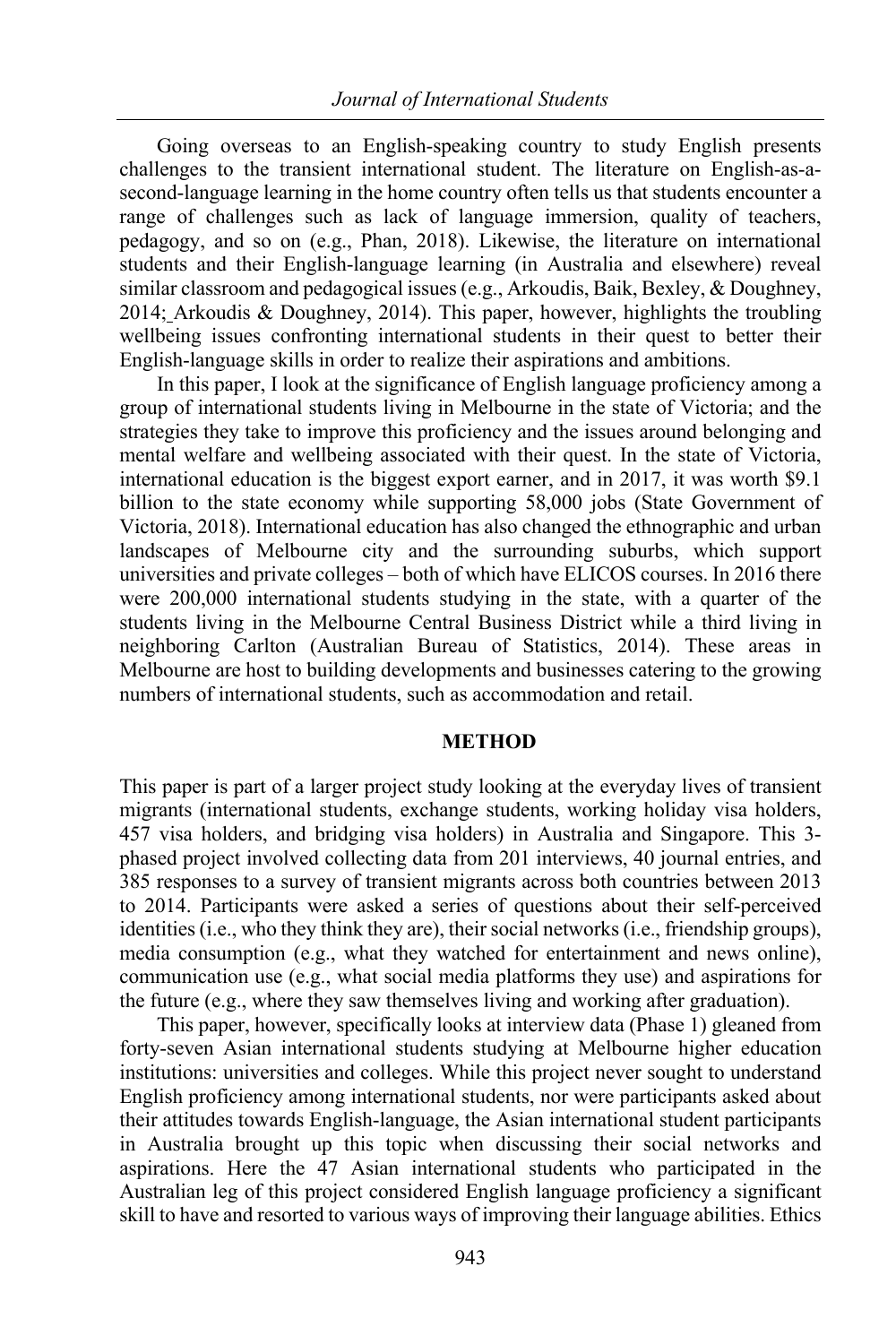approval for this study was granted by the RMIT College Human Research Advisory Network committee (CHEAN A-2000827-01-13). Respondents were recruited through advertisements in the Australian online classified website Gumtree, through colleagues from various Victorian universities (e.g., RMIT University, La Trobe University, and Melbourne University), through international student society groups, through the City of Melbourne, and through the snowball effect where respondents brought along their friends for scheduled interviews with the researchers. The advertisements requested respondents over the age of 18 who have lived in Australia for a minimum of 3 months. Participants were remunerated with a \$30 shopping gift voucher each for their time.

The respondents were interviewed in focus groups, small groups and as individuals in addition to a short survey which captured their background information such as age, gender, country of birth/citizenship, ethnicity(s), number of years in Australia to date, course of study/work, media use and hobbies. Two focus groups with 3 and 7 international students, respectively, took part in the pilot study of this project. There were 13 individual interviews, while the rest were interviewed in small groups of no more than two respondents each. The data in this paper is reflective of the open-ended questions that were asked pertaining to respondents' social networks (friendship networks/groups), their impressions of Australian society, and entertainment media consumption. The duration of the interviews ranged from 30 minutes to 60 minutes, depending on the willingness of the respondents to go into more depth. This study's research strategy was amended from focus groups to individual and small groups because both focus group sessions ran for between 90 minutes to 150 minutes longer than the anticipated 1 hour.

Table 1 provides a demographic breakdown of the students. It shows that international students pursue a variety of diploma/degree programs across a wide cross-section of disciplines and come from a range of countries in Asia. It also indicates that most respondents have been studying in Australia for more than a year while half work part-time.

| Variables                | Information                    |
|--------------------------|--------------------------------|
| Gender                   | M(18)                          |
|                          | F(29)                          |
| Age Range                | 19 to 24 (28)                  |
|                          | 25 to 29 $(15)$                |
|                          | $30+ (4)$                      |
| <b>Education Pursuit</b> | ELICOS (8)                     |
|                          | Bachelor degree (19)           |
|                          | Masters degree $&$ higher (20) |
| Home Country             | Bangladesh (2)<br>China(8)     |
|                          | 944                            |

#### **Table 1. Demographic Breakdown of Asian International Students (***N* **= 47)**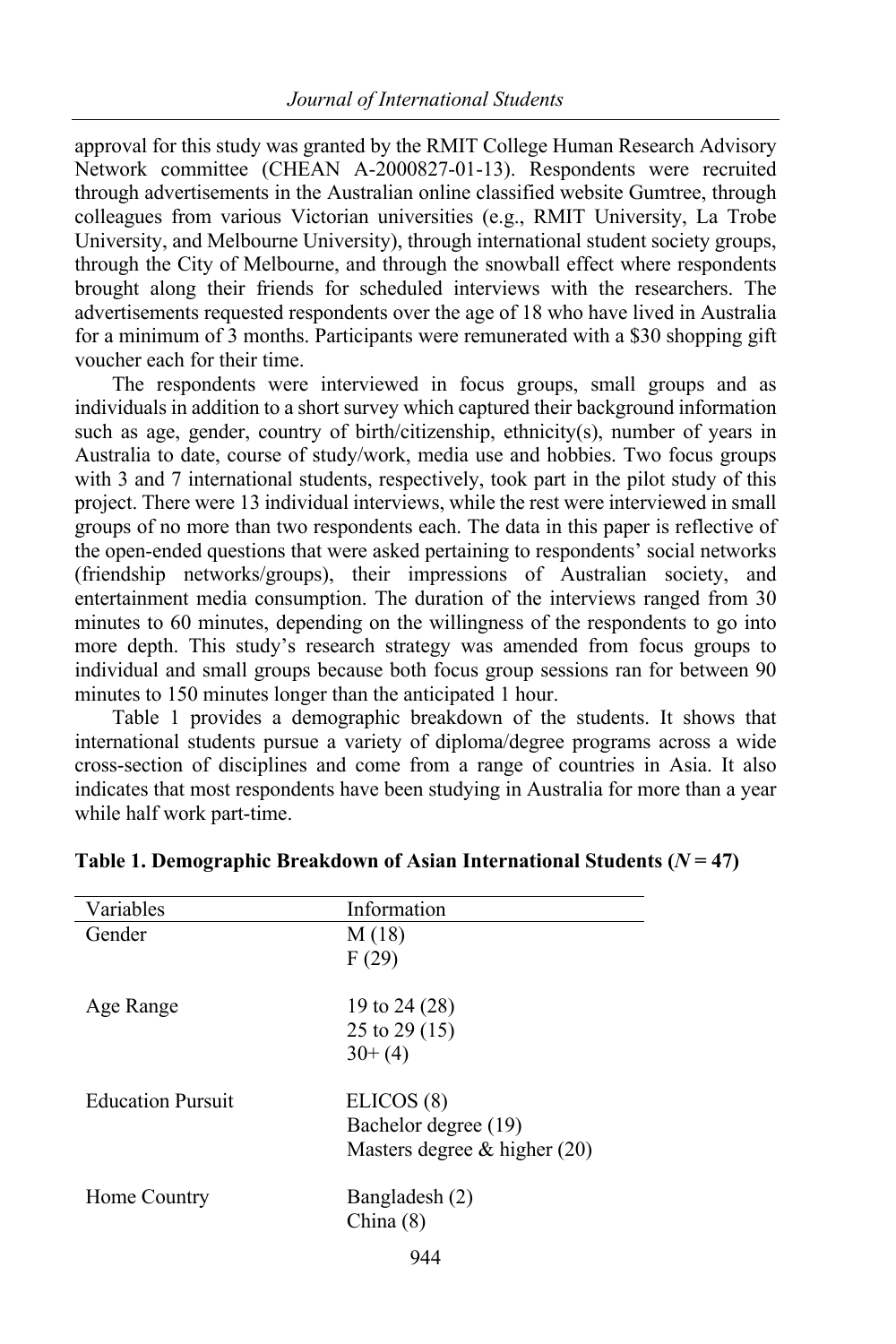|                                                            | India $(6)$<br>Indonesia (3)<br>Japan(1)<br>South Korea (4)<br>Malaysia (5)<br>Pakistan (3)<br>Singapore (8)<br>Vietnam $(6)$<br>New Zealand, originally China (1)                                            |
|------------------------------------------------------------|---------------------------------------------------------------------------------------------------------------------------------------------------------------------------------------------------------------|
| Length of stay in<br>Australia at the time of<br>interview | $3$ months $(3)$<br>3.1 to 6 months $(5)$<br>6.1 months to 1 year $(7)$<br>1 year 1 month to 2 years $(15)$<br>2 years month to 3 years (7)<br>3 years 1 month to 4 years (8)<br>4 years 1 month and more (3) |

An issue this study encountered with the interviewees, which is relevant to this paper, is that some students had problems understanding some of the interview questions; in particular, those questions connected to identity. For instance, some could not understand what was meant by 'identity' in terms of the concept itself. Hence the question on identity was readjusted to: 'who do you think you are.' While those who had difficulty with English may have struggled a little during interviews, they persevered and were keen to answer the questions as best they could. Moreover, they insisted on conversing in English despite being in focus or small groups with others – often friends that came with them as interviewees – with who they shared common mother tongues. This study also learned about the bond English creates among international students who desire to better their language skills coupled with their desire to improve their English with each other. For instance, two universitygoing international students interviewed for this study were friends with each other, meeting at an ELCOS class a year earlier. One was a female postgraduate from South Korea and another male postgraduate from China. The South Korean respondent found understanding some of the interview questions challenging because they were in English. However, whenever she had difficulty, she turned to her Chinese friend, who attempted to help her language skills and reiterated what was asked into simpler English so she could understand. They also revealed that their close friends at the time of the interview were fellow students they met during English language classes who were now studying at various higher education institutions in Melbourne. Why is English language proficiency important to the international student respondents, and what are the strategies students use to improve their language skills?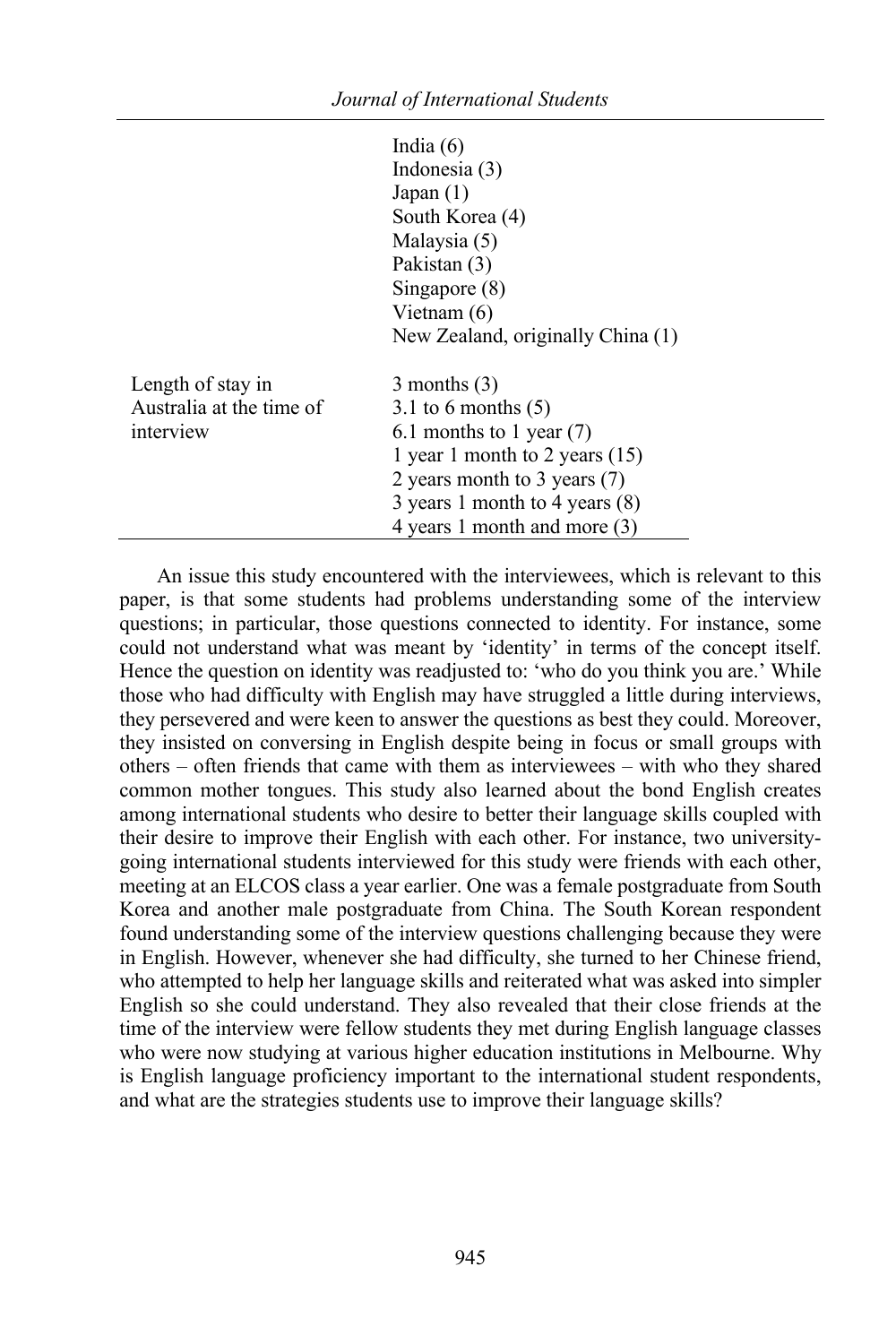#### **RESULTS**

#### **Acquiring English-language Proficiency: Conventional and Creative Strategies**

As mentioned earlier in this paper, the ability to speak good English - for international students - is equated with success and is highly desirable (Piller and Takahashi, 2006). As inferred to earlier, affluent and increasingly affluent Asian countries such as Japan and China, respectively, have English-language schools staffed by native speaking English-language teachers from Australia, New Zealand, Europe, and America. These schools are filled with locals wanting to acquire Englishlanguage skills, which they see as a form of social capital and an identifier of success (Yang, 2016). However, traveling to an English-speaking country in order to study in English and where English is the medium of instruction is considered even more prestigious since this allows students of English to differentiate themselves from those who are still in the home nation.

The international students interviewed in this study were committed to improving their English language skills and used a variety of expected and creative ways to do so. Unsurprisingly, enrolling in English language courses (ELICOS) were good ways for them to improve their language proficiency with eight students actively doing such courses. Other students, however, were alumni of ELICOS prior to their undergraduate/postgraduate study, while others might enroll in such courses while completing their university degrees as implied by the Chinese national in the previous section.

The most creative way in which respondents stated how they improved their language skills was by engaging in English-language media productions such as film and television together with looking through YouTube sites such as TED (Technology, Entertainment, and Design) Talks in order to improve their language skills. The intention to learn English was not surprising for some of those interviewed since they were specifically in Australia as English-language students. A 19-year-old Vietnamese male who is an undergraduate in Melbourne, for example, states that he has been studying English from a young age and grew up watching English-language television shows and films. His intention to ingrain himself in the English language is strong while at the same time clarifying that he is not interested in Vietnamese media or accessing it while in Australia. He studied English from a young age and has lived in the U.S. For him watching television helps him learn a lot about English:

> Actually, yeah, it's quite helpful for me like when I watching TV for subtitle ─ English subtitle, I learn a lot of from these, I learn a lot of like ─ a lot or a lot of sentence.

Though respondents such as those above may watch programs and listen to music in their own languages either from their home nations or from other countries and cultures (e.g., ethnic Chinese respondents outside of China consuming music, films, television, and internet-productions from Taiwan and Hong Kong), this study reveals that respondents engage more with English-language American productions than any other language mediums. Moreover, they prefer English language productions made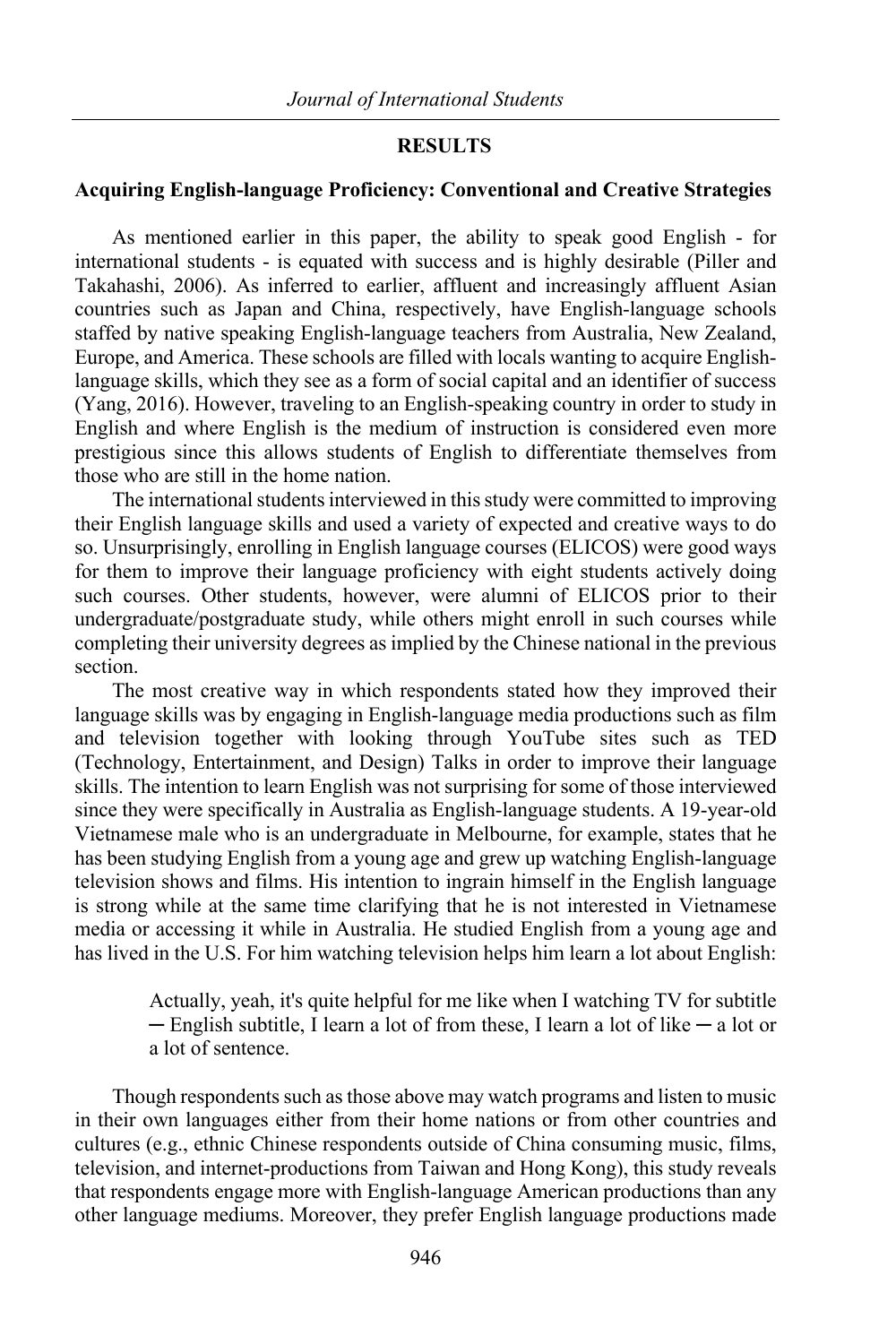outside of Australia. In Australia, the only locally made television shows which respondents watched are reality franchises, which reflected English-language (American) music such as *The Voice* (de Mol, 2012-present) and non-culturally specific but English-language cooking shows such as *Masterchef* (Roddam 2009 present).

Generally, the respondents largely prefer to listen to English language music from the United States/United Kingdom, such as New Direction and to watch television shows and films from the Hollywood entertainment industry. They also preferred reading online news programs that are American and United Kingdom dominated, the Cable News Network (CNN) and the British Broadcasting Corporation (BBC) particularly. While both CNN and the BBC are well established and widely known popular news agencies, they are also generally accepted as international news specialists. International student respondents have known CNN and the BBC from their home nations as international news specialists and would turn to them while in the host nations more so than the nationally based news sites reflective in Australia. While the commercial and government-funded news agencies in Australia (e.g., Channel 10 and Australian Broadcasting Corporation, respectively) are understandably and necessarily parochial with their reporting, they do report on international news; they are still not the news agencies of choice for respondents<sup>6</sup>.

International students interviewed provided different reasons for not listening to or reading news from host nation news sites. These included a disinterest in the politics and the experiences of the host nation, with the exception being issues that touched them directly (e.g., changes in permanent migration policies). International students also could not identify with the issues affecting the host society nor the ways in which English or their ethnic cultural languages were spoken in the host nation. These reasons reveal a desire instead to feel 'international' and cosmopolitan rather than local. Respondents here thus revealed more than just 'a sense of non-national affiliation' (Inglis & Delanty, 2011, p. 1) but rather the complexities of being a global citizen whereas Inglis and Delanty (2011, p. 1) point out, is about 'a much wider range of issues, all of which are to do with how to think and act in ways that systematically take account of living at a time of wide-ranging a deep-seated global connectivity among all people on the planet'. Ironically in order to be cosmopolitan through what they perceive to be the language of cosmopolitanism – English – international students may end up cutting themselves off from local society because of a lack of local cultural touchpoints which allow them, not only to form a sense of belonging while in Australia, but also opportunities to converse in English with native speakers. Achieving the latter point, however, is not as easy to facilitate for internationals students due to perceived notions of racism they feel they face.

 $6$  Singapore's entertainment and news outlets — whether government-funded (e.g. Mediacorp) or international (e.g., BBC) are regulated by the government.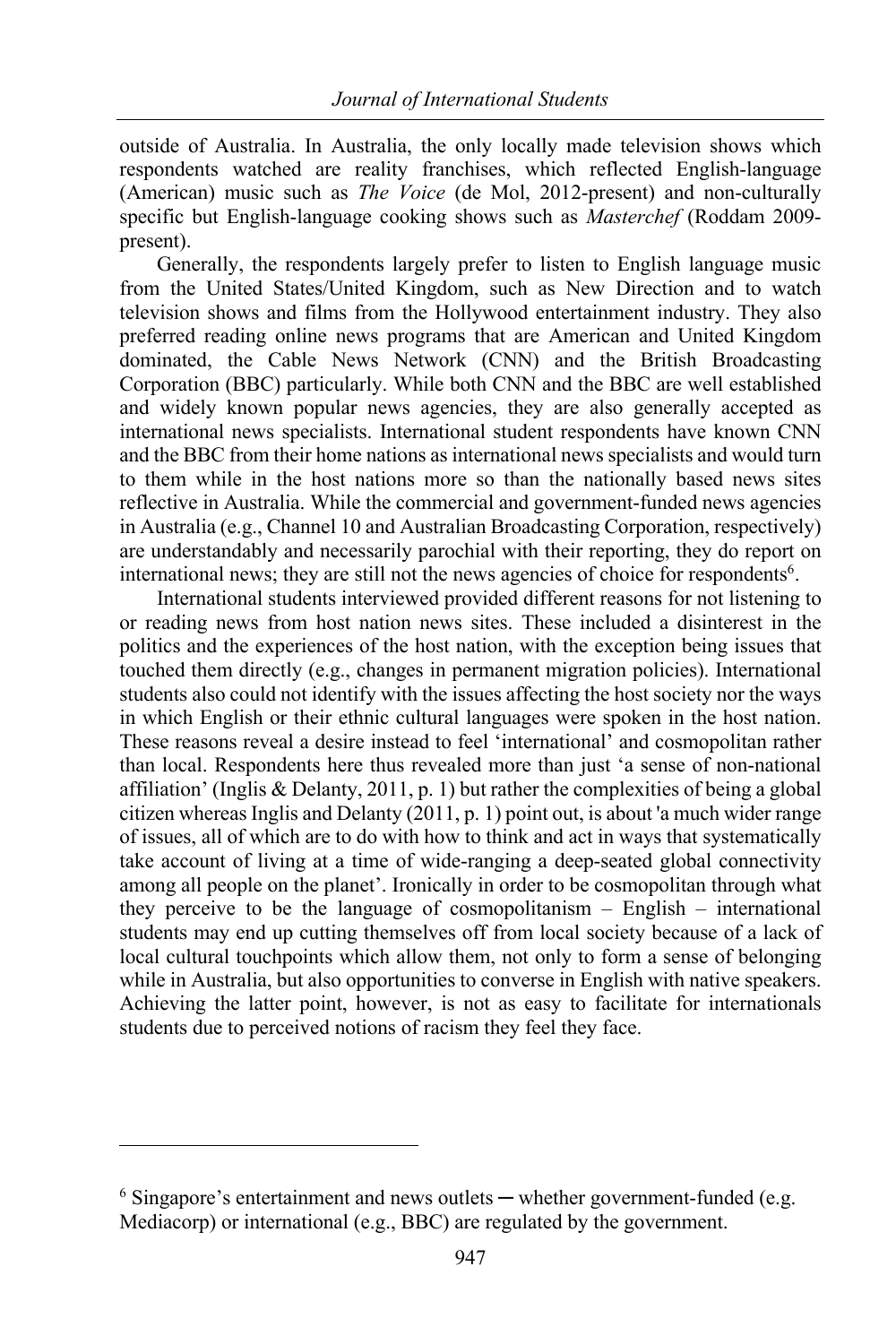# **'Because My English Very Poor so I Can't Communicate Very Well': The Stress of English in the International Student Lived Experience**

The international students interviewed, too, stated that they wanted to improve their English-speaking skills because they saw possessing proficiency in English as a positive step for their future and a personal commodity to possess for their global mobility. They expressed a desire to live and work (and some noting to study) in the English-speaking financial capitals of New York and London. In order to work and/or study in these highly desirable locations, respondents felt that they needed to possess very good English language communication skills in order to not only enter into the job market and/or be accepted into institutions there but also to navigate their social relations with people who live in those locations. Likewise, respondents who expressed a desire to live in Australia after graduation for longer periods of time as permanent residents or skilled workers felt that having a good command of the English language would hold them in good stead among the citizenry. As the following male Chinese national explains:

> I try to talk with them but maybe because my English very poor so I can't communicate very well. And also they maybe don't want to make the situation become too awkward, so they just stop it to talking with us, so maybe I, just think I need to improve my English skill and try to talk with them and living to … to feel suited … Australia.

Meanwhile, a popular yet unconventional way of improving their Englishspeaking skills was speaking with other international students despite their and their peers' level of English proficiency. The following female South Korean student, for instance, explains that she prefers to speak English with other international students – mostly from Taiwan and China – because she becomes embarrassed to speak to native (Australian) speakers who she feels have superior language skills by comparison. She explains:

> I also feel very stressful to talk with local students because their speaking is very fast and they, even they, I think even they can't guess which words we can't get it, because they haven't been in, like a situation, they are natural English speaker…..But among international students, even though some of student, if English is really bad we can just understand.

Clearly, both these respondents feel that being proficient in English is of vital importance to their stay in Australia. However, while the Chinese male student tells us that a good command of the English language will help him assimilate better into Australian society, the South Korean female student reveals that she is more comfortable talking in English to her other international student friends. For her, the parallel society of international students (Gomes, 2015) she is a part of, provides her perhaps a sense of belonging with other international students in Australia but not with Australian society itself. While it is clear that the international students interviewed did not only value English but also used a variety of (formal and more so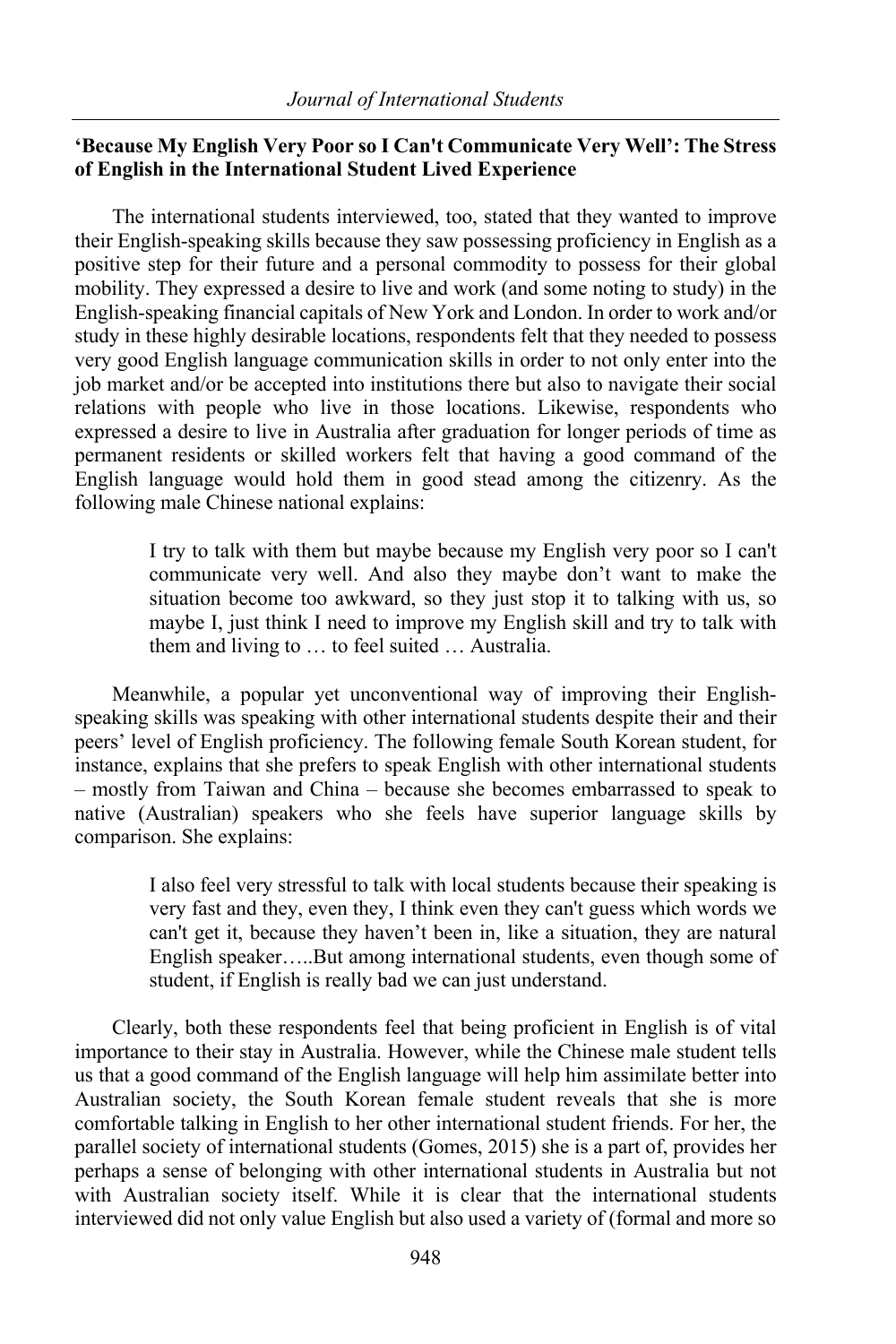informal) measures to improve their spoken language skills particularly, the methods used might well contribute to them insulated within their own international student networks and ultimately isolated from immersing themselves among native Englishspeaking Australians. What these respondents reveal here is their perceived understanding of their (lack of) relationships with Australians, which they directly equate to their inability to speak English. Here they associate their sense of acceptance with Australians and therefore belonging in Australia with his Englishlanguage skills. While on one level their insecurities might be self-perceived, on another, there might be some truth to his sensitivities regarding his language skills. In previous work I conducted on Singapore, transient, migrants and language, she argued that the ability to speak English, particularly localized English, was important for integration (2015). Singaporeans, for instance, complained incessantly online that one of the issues they took issue with transient migrants is their inability to speak Singapore English or Singlish as it is called. Additionally, she found that Singaporeans who she spoke to were angry that some transient migrants were unable to converse in basic English. They felt that as foreign guests and future permanent residents working and studying in Singapore, transient migrants should learn how to speak basic English in order to communicate with Singaporeans. The prominent theme that was most brought up by Singaporeans was that they felt alien in their own country because the transient migrants were not conversing in a common language often used by Singaporeans themselves to communicate with each other<sup>7</sup>.

# **DISCUSSION AND IMPLICATIONS**

This paper discusses the significance of English language skills for international students in Australia. It highlights how international students in Australia not only value the English language as a skill to have for everyday living in Australia but also for their futures. Additionally, this paper describes how international students resort to both conventional and creative yet informal ways of improving their language skills, which they incorporate into everyday living in Australia. The conventional ways of improving their English-language skills primarily relate to enrolling in ELICOS courses an acronym for English Language Intensive Courses for Overseas

 $<sup>7</sup>$  Anecdotally, in discussions with Singaporean friends about the use of English in</sup> Singapore, I was told that speaking good English is now valued among Singaporeans. They noted that Singaporeans who went to schools, which emphasized spoken and written English as a vital part of the curricular were held with much esteem. Schools that commonly emphasized English in this way were the Catholic mission schools. These schools, although founded by Catholic missionaries during the colonial period of Singapore's history, are governed by the nation's Ministry of Education, just like any other school in Singapore. However, internally these schools strived to produce students with excellent English communication skills and take pride in their students doing exceptionally well in English-language examinations during the national assessment programs such as the Cambridge 'O' and 'A' levels.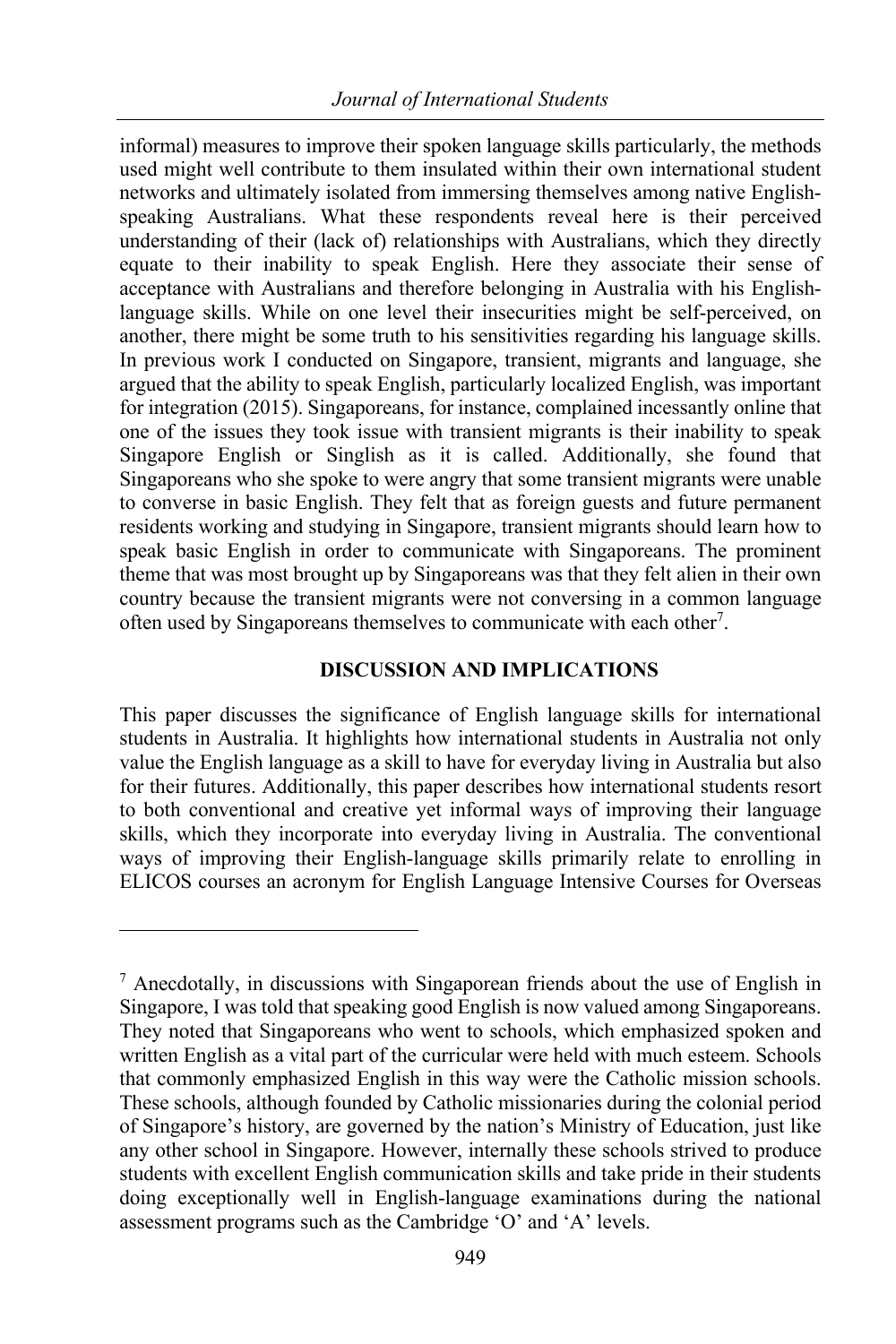Students; while the creative yet informal ways include social relations between international students and turning to English-language entertainment and news media from the United States, the United Kingdom, and, at a lesser level, Australia to improving English proficiency. So, what practical implications can we develop from knowing that English has meaningful significance for international students that go beyond study?

To be skilled in English is vitally important to international students in Australia who come from culturally and linguistically diverse backgrounds where English is a foreign language. While this paper notes that international students see the value and benefit of possessing a good command of the English language, it also highlights significant yet unintentional negative outcomes of the creative strategies international students use to learn English: insulation and isolation. Would these wellbeing issues be even more pronounced as tertiary institutions increasingly turn towards blended learning? In other words, could blended learning – which is a combination of faceto-face teaching and online learning styles – possibly result in international students becoming even more disconnected from the wider student community since they are able to engage in their courses without leaving their residence in Australia? Institutions thus need to put in place strategies that support international student welfare side by side new and emerging pedagogies in order to cope with possible student wellbeing issues. One method of facilitating a sense of belonging for international students with bettering their command of English could be done at the institutional level.

In yearly international student satisfaction surveys such as the International Student Barometer (i-graduate International Insight, 2018) which are conducted in key English-speaking Western international education destinations the United Kingdom, Australia, the United States and Canada, international students often say that while they are largely satisfied with their study experience in Australia yet unhappy that after their entire degree or diploma, they did not make any Australian friends. Moreover, such surveys also reveal that international students who are not satisfied with their study experience are a source of negative publicity for countries and institutions since respondents admit that they would actively dissuade potential students from enrolling. The classroom (and lecture theatre) environment, ironically, where international and domestic students meet is the environment where students from both sides barely talk to each other. Research into international student wellbeing often notes that having meaningful relationships with domestic students leads to happier and more adjusted international students who otherwise might suffer from emotional and mental issues connected with being away from family, friends, and the familiarity of home country, culture, and society. To plug this friendship gap, institutions could devise programs – possibly introducing them at orientation - to help international students with language. Such programs openly facilitate mixing between international and domestic students, hence allowing international students the opportunity to make inroads into possible meaningful relationships with domestic students in a more conducive environment arrangement outside of the classroom.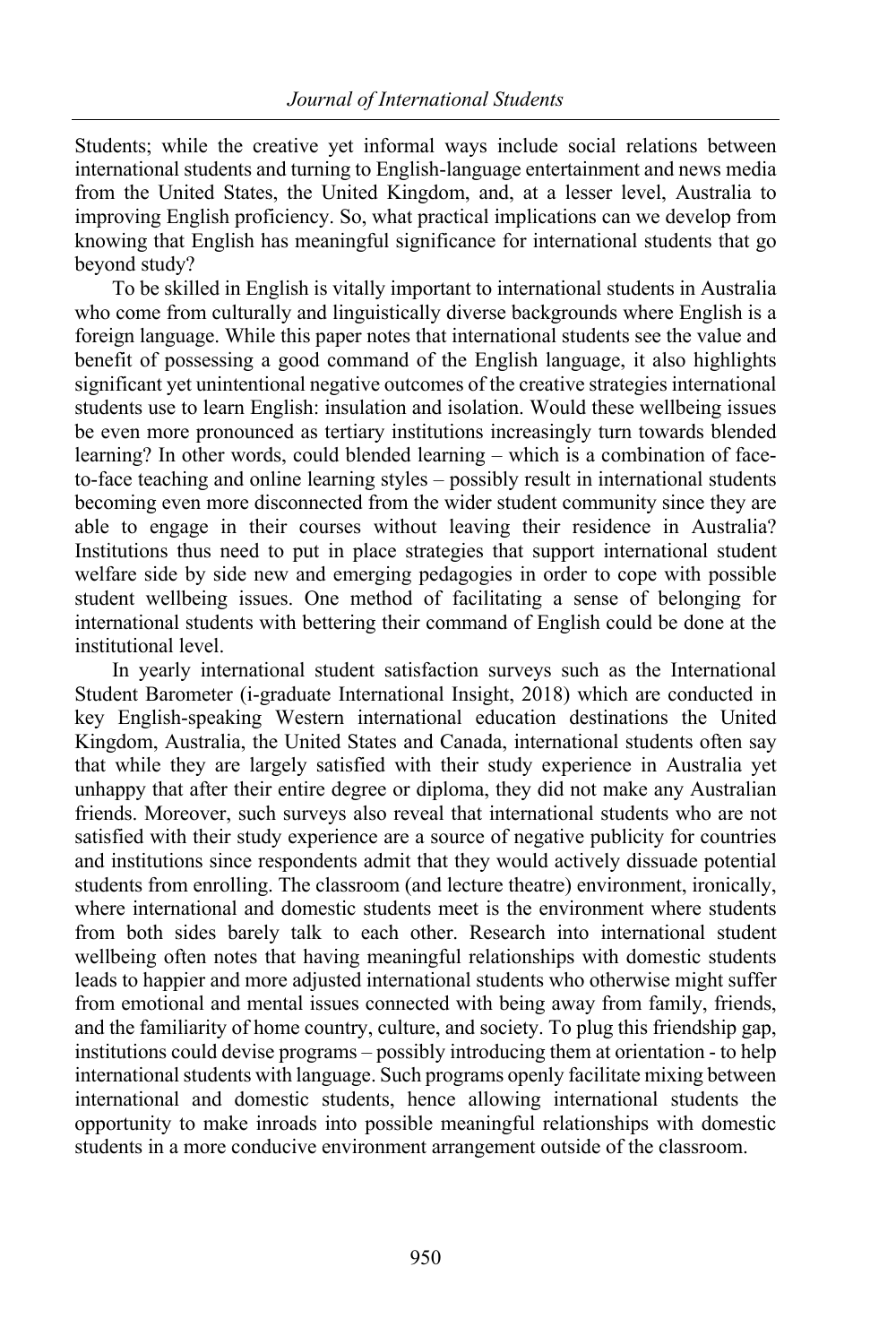# **REFERENCES**

Arkoudis, S. & Doughney, L. (2014). *Good Practice Report: English Language Proficiency*. *A report for the Office for Learning and Teaching, Australia*. Retrieved from the University of Melbourne website: https://melbournecshe.unimelb.edu.au/ data/assets/pdf\_file/0004/1491745/ELP\_Employability Framework Final Report 181114.pdf.

Austrade. (2018). Growth and opportunity in Australian international education. *Australian International Education 2025*. Retrieved from the Austrade website: https://www.austrade.gov.au/Australian/Education/Services/Australian-International-Education-2025/growth-and-opportunity.

Australian Bureau of Statistics. (2017). Over 28 percent of Australians born overseas. *Media Release 30 March*. Retrieved from the Australian Bureau of Statistics website:

https://www.abs.gov.au/ausstats/abs@.nsf/lookup/3412.0Media%20Release120 15-16.

- Australian Bureau of Statistics. (2014). Where do Migrants Live? *Australian Social Trends 2014*. Retrieved from the Australian Bureau of Statistics website: https://www.abs.gov.au/ausstats/abs@.nsf/Lookup/4102.0main+features102014
- Australian Government (2018). *Research snapshot: Export income to Australia from international education activity in 2017*., Retrieved from the *Department of Education and Training*, Australia website:https://internationaleducation.gov.au/research/Research-Snapshots/Documents/Export%20Income%20CY%202017.pdf.
- Australian Government (2018). *Shaping a nation: Population growth and immigration over time. A report for the Department of Education and Training, Australia* (Report). Retrieved from the Department of Education and Training, Australia website:

https://cdn.tspace.gov.au/uploads/sites/107/2018/04/Shaping-a-Nation-1.pdf.

Australian Government. (2016) *National Strategy for international education 2025.* Retrieved from the Australian Government website: https://nsie.education.gov.au/.

Baas, M. (2010). *Imagined mobility: Migration and transnationalism among Indian students in Australia*. Anthem Press.

- Benson, P., Chappell, P., & Yates, L. (2018). A day in the life: mapping international students' language learning environments in multilingual Sydney. *Australian Journal of Applied Linguistics*, *1*(1), 20-32. https://doi.org/10.29140/ajal.v1n1.21
- Bourn, D. (2009). Students as global citizens. In E. Jones (Ed.), *Internationalisation and the student voice,* (pp. 44-45) . Routledge.
- Briguglio, C. & Smith, R. (2012). Perceptions of Chinese students in an Australian university: Are we meeting their needs?. *Asia Pacific Journal of Education*, 32(1), 17-33, DOI: 10.1080/02188791.2012.655237
- Brown, L. & Jones, I (2013). Encounters with racism and the international student experience. *Studies in Higher Education*, 38:7, 1004 1019, DOI: 10.1080/03075079.2011.614940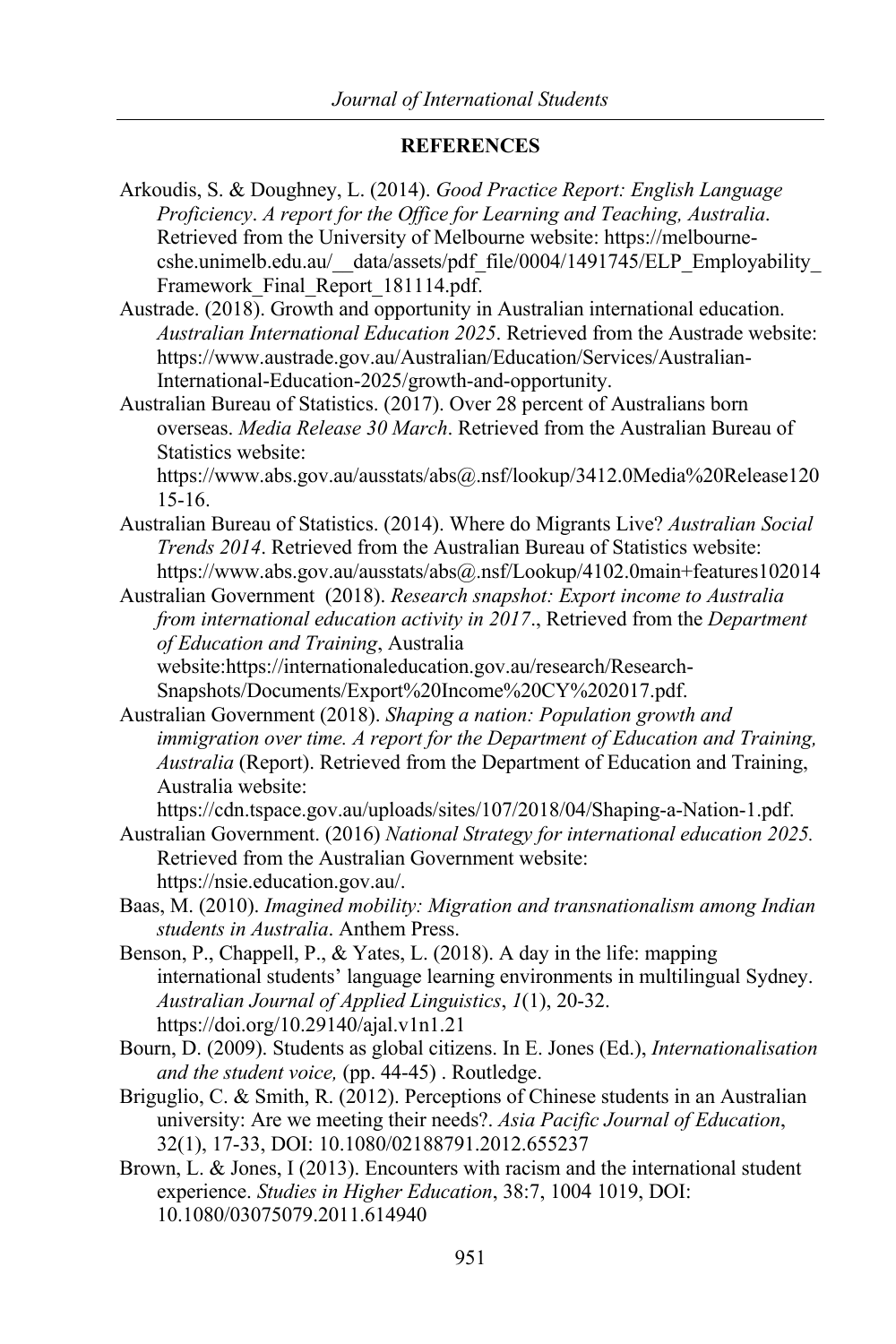- Carey, M. & Robertson, A. (2015). ELT practice in Australia across three sectors: state education, migrant education and ELICOS. In L-P. Wong and A. Dubey-Jhaver (Eds.), *English language education in a global world: Practices, issues and Challenges,* (pp. 147-160). Nova Science Publishers, Inc.
- de Mol, J. Jr. (Creator) (2012-present) *The Voice Australia* [Television series]. Australia, Network Nine.
- ELICOS (English Language Intensive Courses for Overseas Students). (2018). Study English in Australia. Retrieved from ELICOS website: http://www.elicos.com/.
- Erichsen, E.A., Bolliger, D.U. (2011). Towards understanding international graduate student isolation in traditional and online environments. *Education Tech Research Dev*, 59, 309–326.
- Forbes-Mewett, H. (2019). Mental health and international students: issues, challenges and effective practice (Research digest 15),. Retrieved from International Education Association of Australia (IEAA) website:https://www.ieaa.org.au/documents/item/1616 .
- Fozdar, F. (2012). Social relations and skilled Muslim refugees in Australia: employment, social capital, and discrimination. *Journal of Sociology* 48 (2),  $167 - 18.$
- Gomes, C. (2018). *Siloed diversity: Transnational migration, digital media and social networks*. Palgrave Macmillan.
- Gomes, C. (2017). *Transient mobility and middle class identity: Media and migration in Australia and Singapore*. Palgrave Macmillan.
- Gomes, C. (2015). Negotiating everyday life in Australia: Unpacking the parallel society inhabited by Asian international students through their social networks and entertainment media use, *Journal of Youth Studies*, 18(4), 515 – 536, DOI: doi.org/10.1080/13676261.2014.992316.
- Gomes, C., Chang, S., Jacka, L., Coulter, D., Alzougool, B. & Constantinidis, D. (2015, December). Myth busting stereotypes: The connections, disconnections and benefits of international student social networks [Paper presentation]. In *26th ISANA International Education Association Conference*, Melbourne, Victoria (pp. 1-11). ISANA.
- Hebbani, A.,Colic-Peisker & V.,Mackinnon, M. (2017). Know thy neighbour: Residential integration and social bridging among refugee settlers in Greater Brisbane. *Journal of Refugee Studies* 31(1), 82-104. DOI: doi.org/10.1093/jrs/fex016.
- Hendrickson, B., Rosen, D. & Aune, R.K. (2011). An analysis of friendship networks, social connectedness, homesickness, and satisfaction levels of international students. *International Journal of Intercultural Relations* 35 (3), 281-295.
- i-Graduate International Insight (2014). *The international student barometer.* i-Graduate International Insight. Retrieved from i-Graduate International Insight website: https://www.i-graduate.org/services/international-student-barometer/.
- Inglis, D. & Delanty, G. (Eds.). (2011)., *Cosmopolitanism. critical concepts in the social sciences*.Routledge.